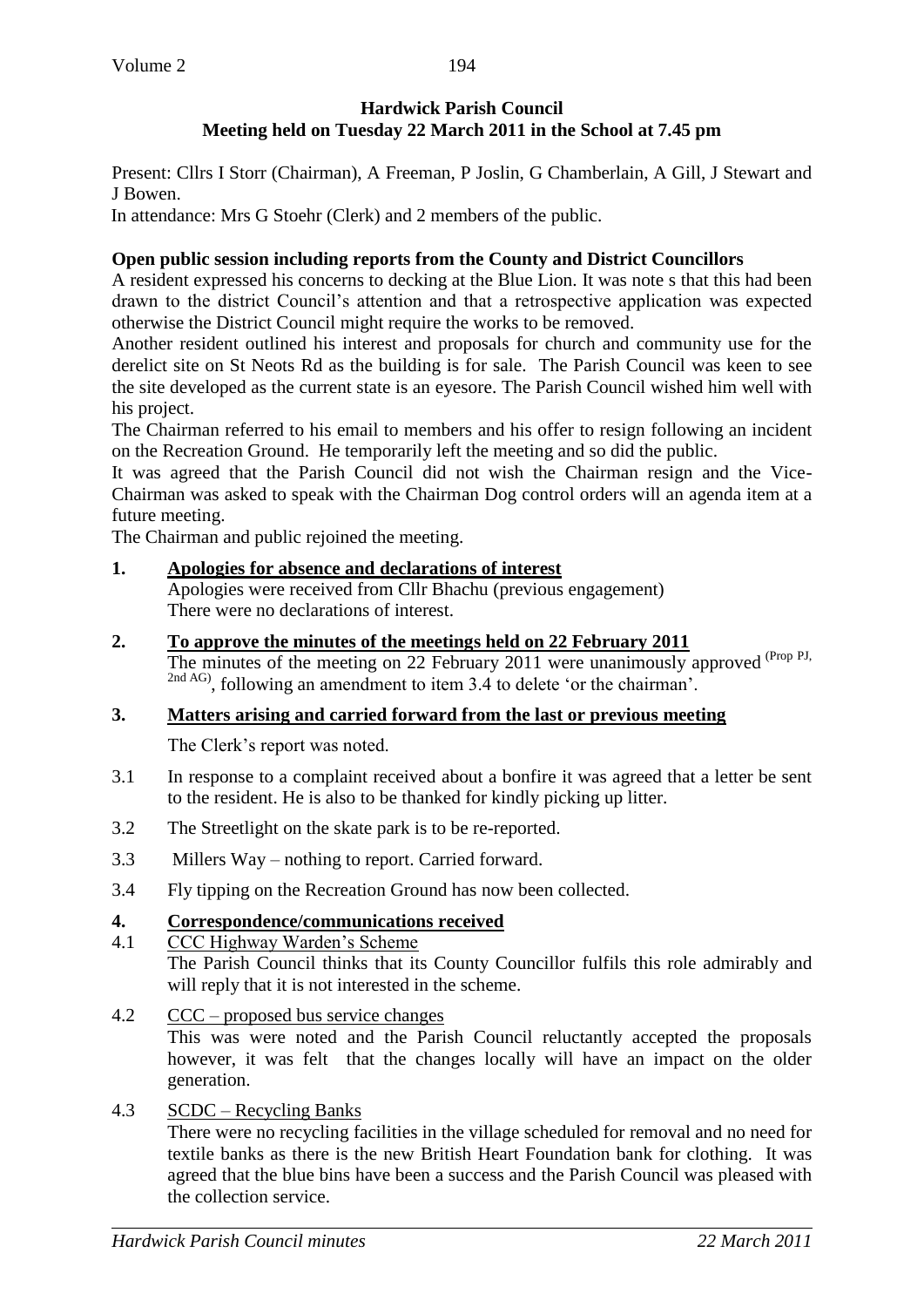- 4.4 SCDC Parish Liaison Meeting 29 March Cllrs Chamberlain and Storr will attend.
- 4.5 Resident complaint mud in Pump Lane The complaint was noted and as it had been reported to the Highways who advised it was a police matter, no further action was required.
- 4.6 Affordable Housing SCDC how doe the Parish Council wish to respond? I response to Ms Newstead's letterasking for clarification on the Parish Council's previous letter. It was agreed to reply that whilst the Parish Council would like to have more housing in the village, it is not amenable to the dilution of the housing to residents of other villages, as it would wish to give priority to residents of Hardwick.
- 4.7 Hardwick Primary request to run tournament on the Recreation Ground Approval was given for the annual tournament.
- 4.8 County wide Library petition The Parish Council agreed to sign the petition.
- 4.9 HSSC request to install fencing and signage In response the Parish Council agreed that if they so wished the HSSC could install fencing and signage at their own cost and be responsible for the maintenance of it. The HSSC is to be informed.

# **5. Planning applications and decision notices**

- 5.1 Planning applications received
- 5.1.1 S/0320/11 16 Bramley Way Erection of detached dwelling

The proposal that the application should be refused as tt was felt that dwelling would increase density in the area, and cause a visibility issue was defeated. <sup>(Prop GC, 2nd TG, 3</sup>) against 2 in favour and 1 abstention) The proposal that the application be approved was carried (Prop IS, 2nd JB 3 in favour, 2 against and 1 abstention)

A letter is to be sent to SCDC as a site notice had not been seen in the vicinity of the application site.

- 5.1.2 S/0256/11 19 Ellison Lane Extension The Parish Council agreed to recommend approval.
- 5.1.3 S/0480/11 52 Main Street Extensions (renewal of time limited consent)

A copy of the previous application is to be requested and the response on the application delegated to Cllrs Chamberlain and Gill in conjunction with the Clerk rather than convening another meeting.

- 5.1.4 S/0326/11 10 Hall Drive alteration and extension of existing single garage to form double garage The Parish Council agreed to recommend approval.
- 5.2 SCDC Decision and appeal notices None
- 5.3 Tree works applications
- 5.3.1 Tree works at Redbrick Farm

The application and the supporting information conflicted about whether materials would be left or removed. The Parish Council would prefer to see the entrance a wildlife habitat.

The 3 trees to be planted by SCDC on the recreation ground are still outstanding and this has been mentioned to them but as yet no reply had been received.